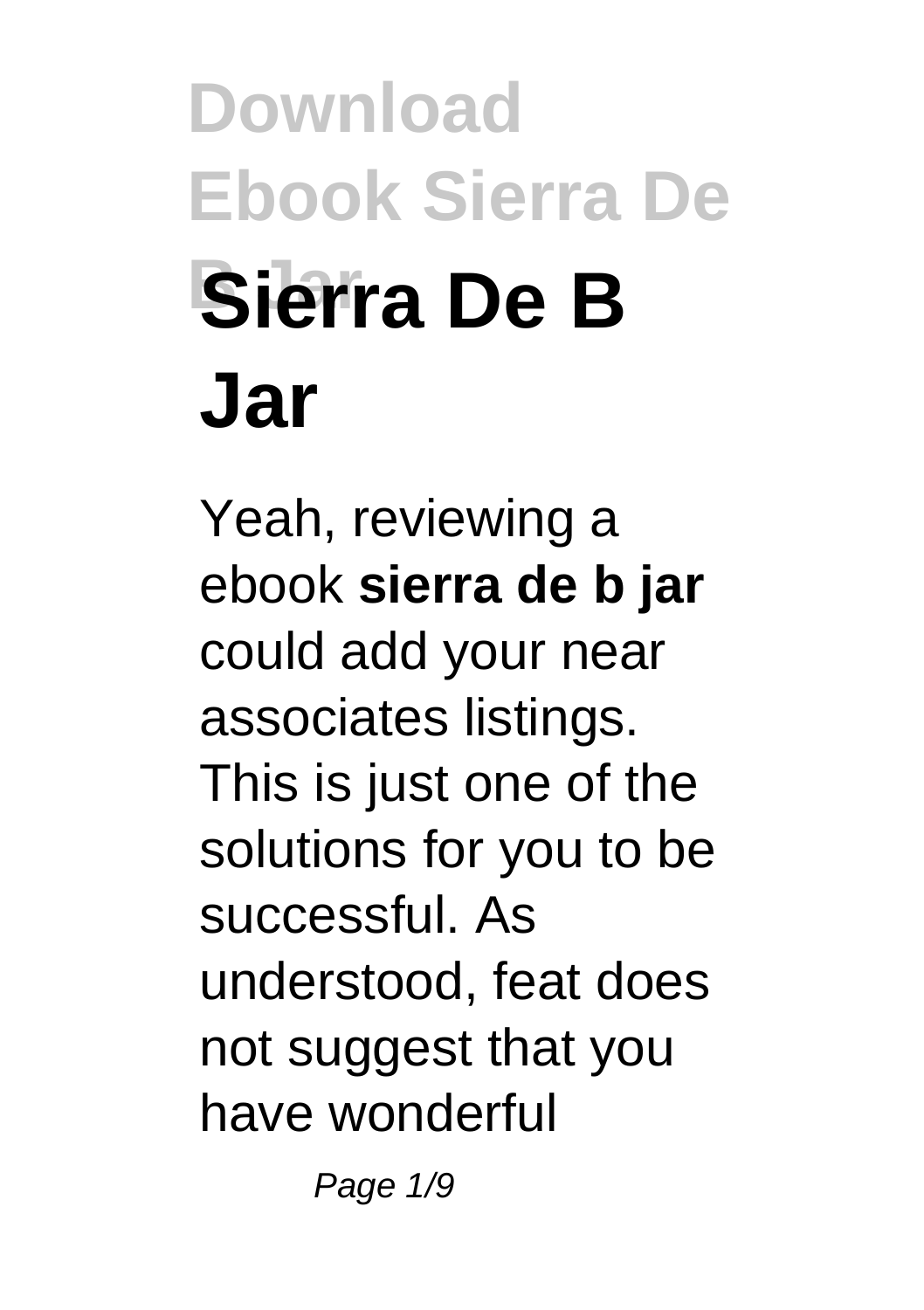**Download Ebook Sierra De boints.** 

Comprehending as skillfully as pact even more than additional will manage to pay for each success. neighboring to, the publication as capably as sharpness of this sierra de b jar can be taken as with ease as picked to act.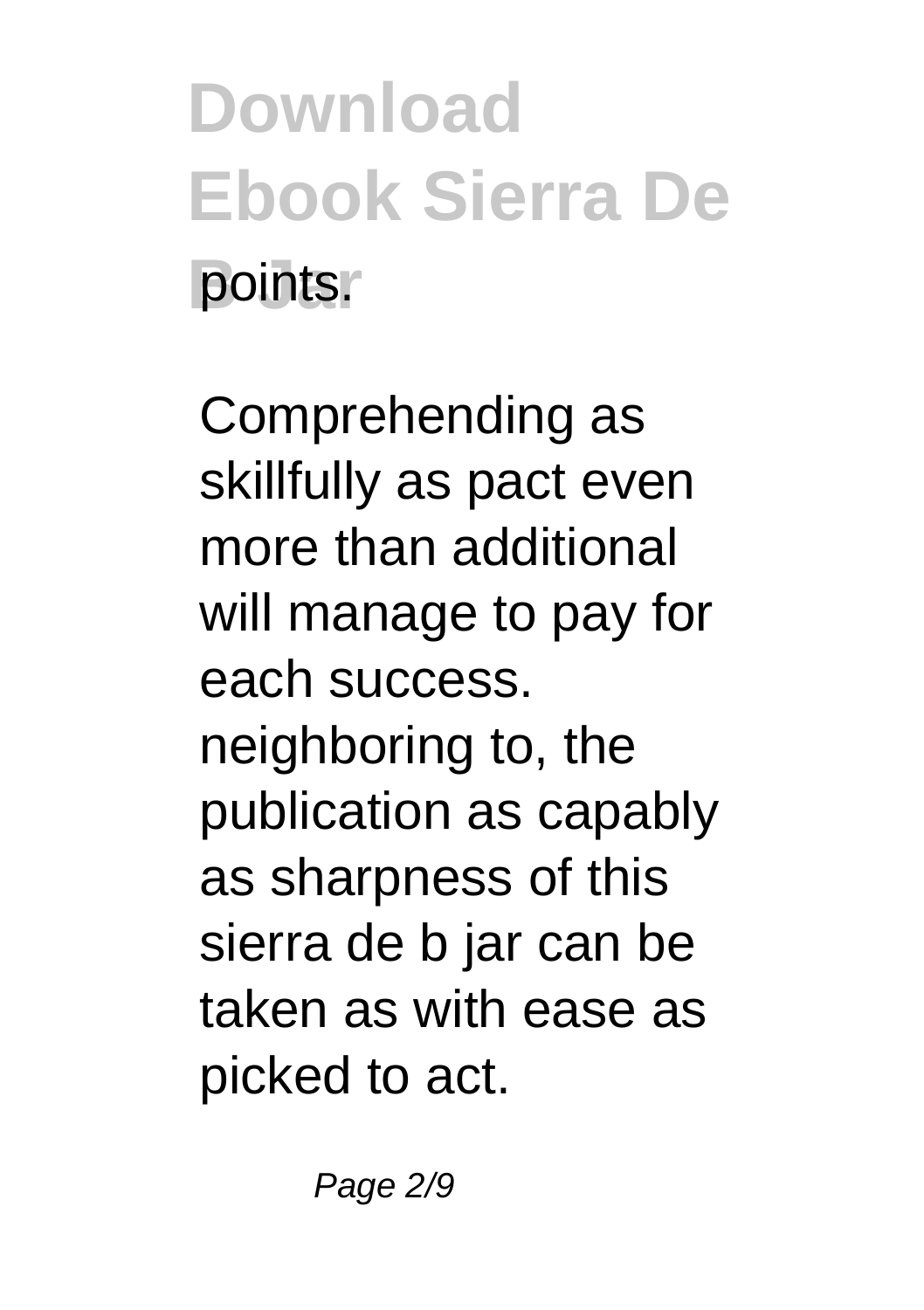**Download Ebook Sierra De B Jar** Sierra De B Jar Plan a trip to Jerte Valley to watch cherry blossoms, or visit the Alpujarra Mountains in Granada, or relax on the beaches of Cádiz ...

Spain's Prettiest Road Trips License number: 37/000119 Aticos de Valdesierra is located Page 3/9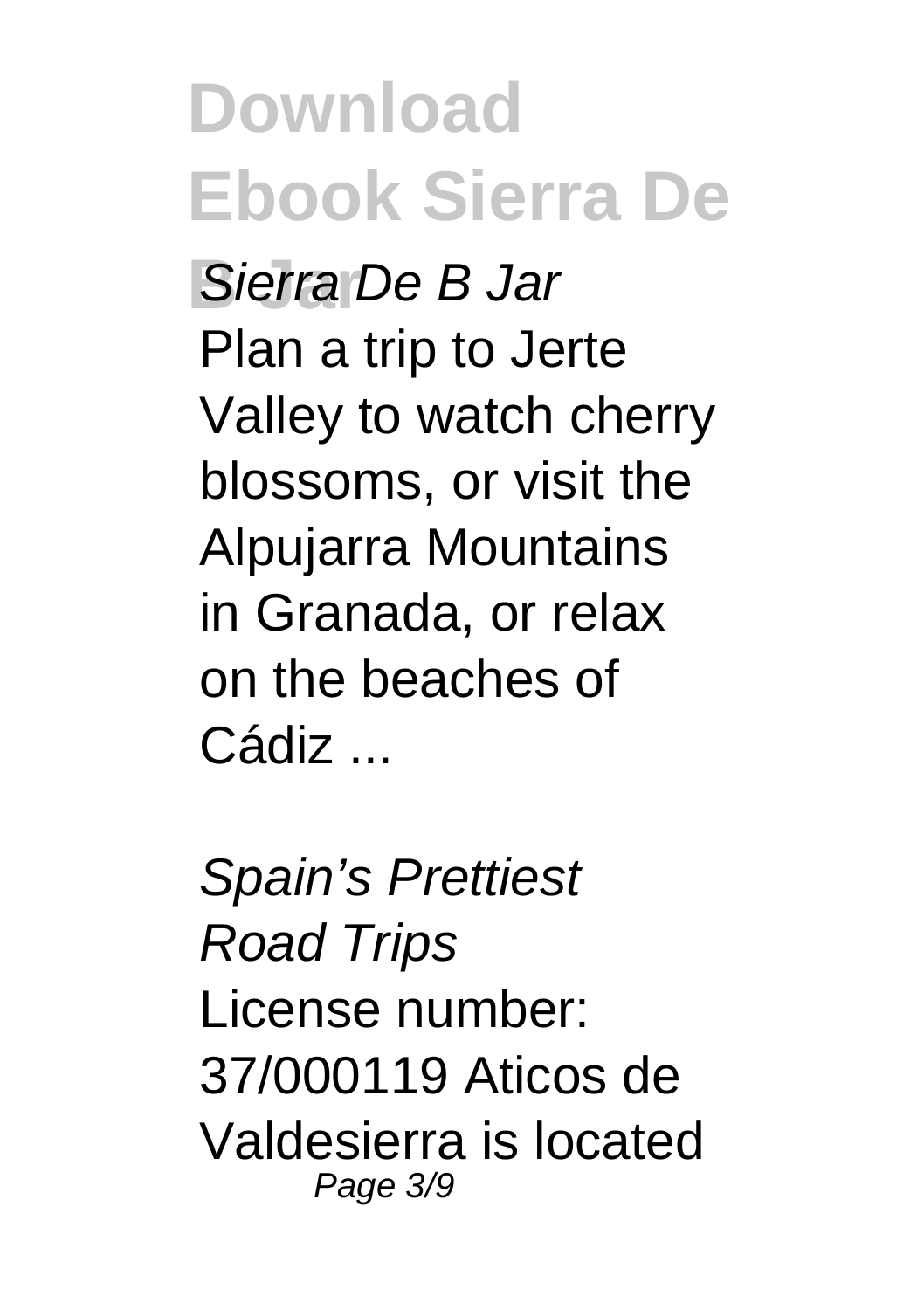**in the modern part of** the Salamancan town of Béjar. Some apartments offer mountain views. Sierra de Béjar Ski Resort is about 10 km away.

Aticos de Valdesierra Skyscanner hotels is a fast, free and simple way to organise your stay near Page 4/9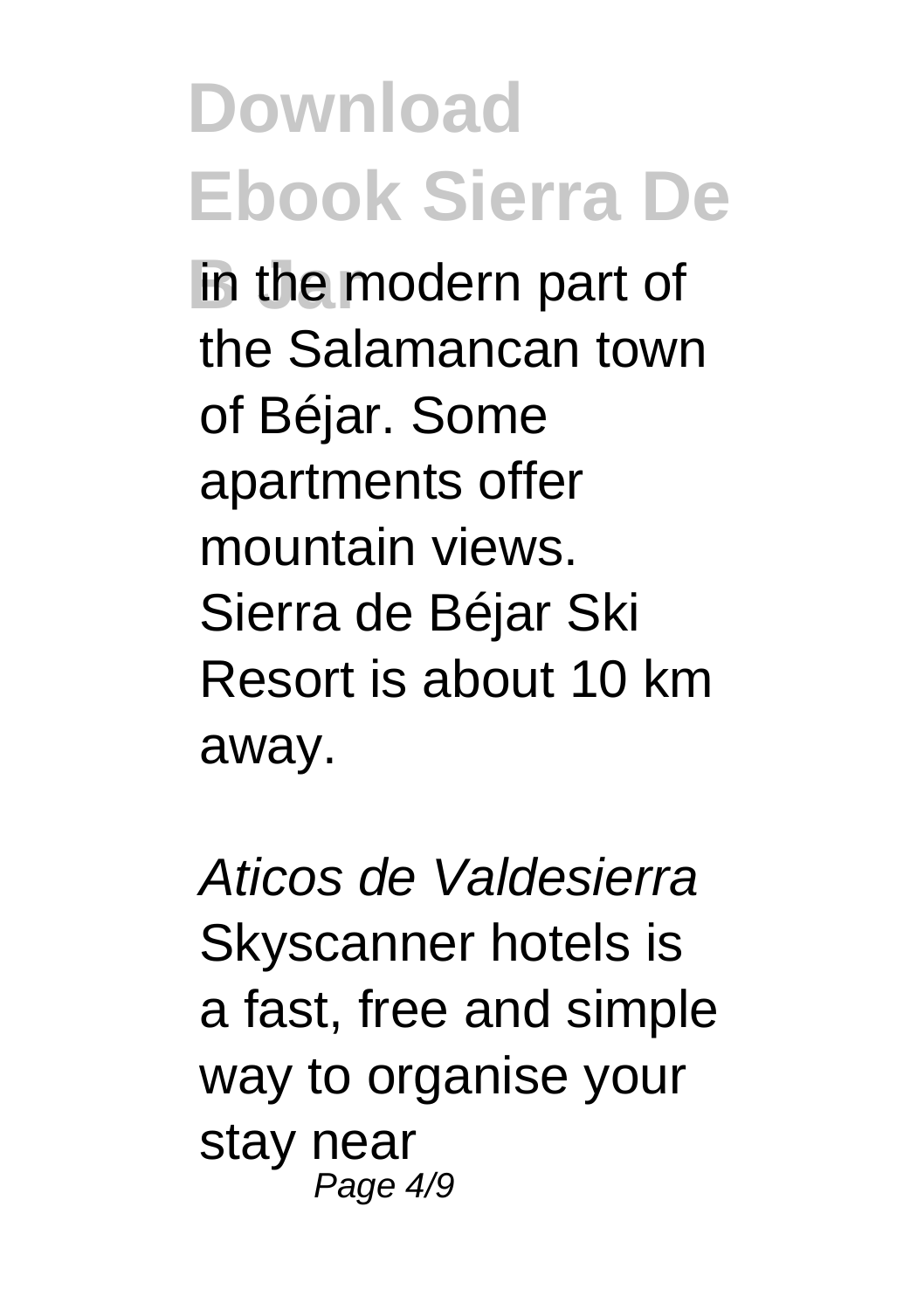**B Jar** Ayuntamiento De La Calzada De Béjar. In a few clicks you can easily search, compare and book your hotel by clicking directly ...

Hotels near Ayuntamiento De La Calzada De Béjar Click on the map to define your area of interest. Adjust the Page 5/9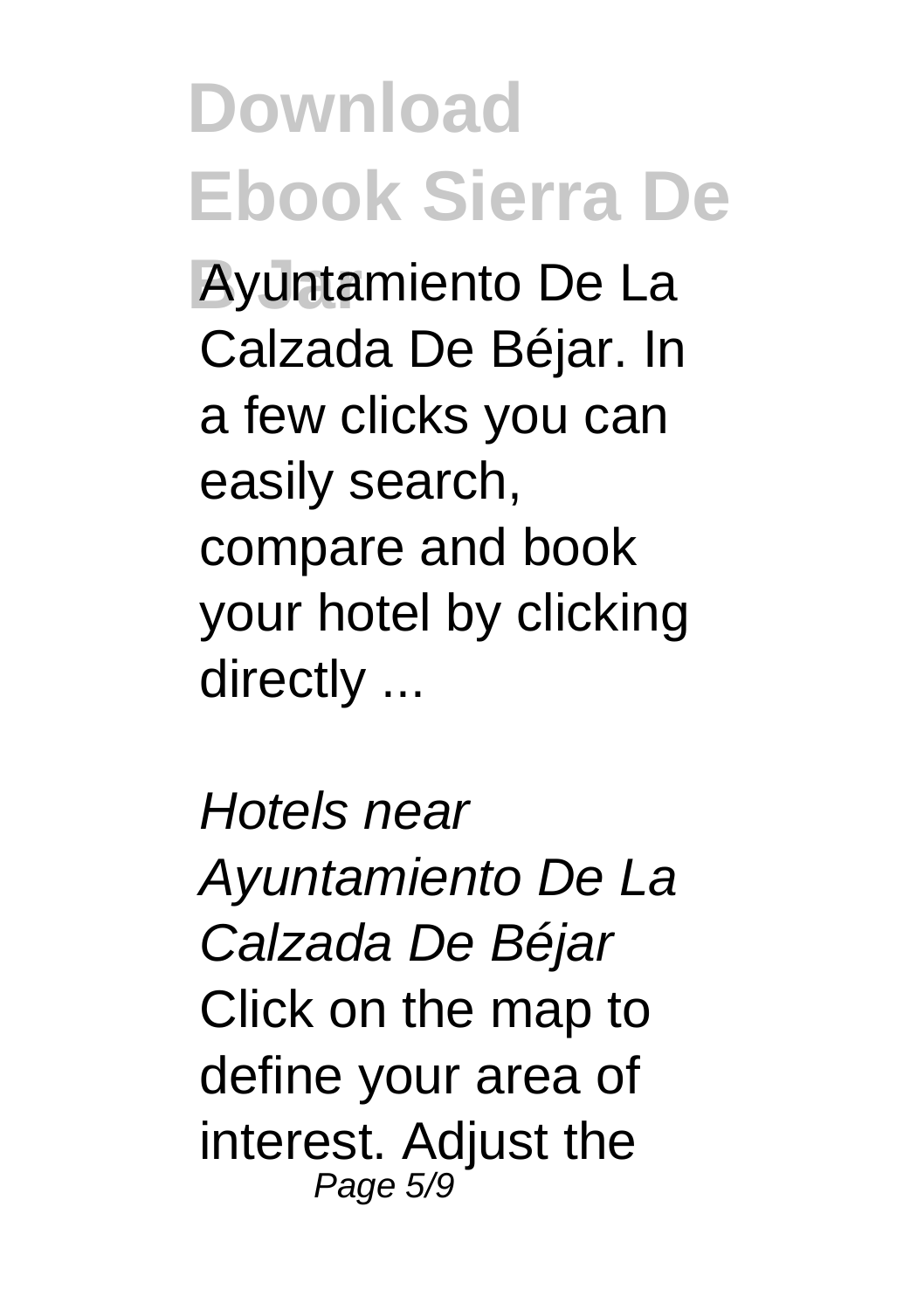map if necessary and tap "Draw your area" to start drawing ...

Map of Béjar, Salamanca: homes for sale, Forecasters advised people planning mountain travel to be prepared for snowy conditions in the Sierra Nevada, the Cascades and ranges Page 6/9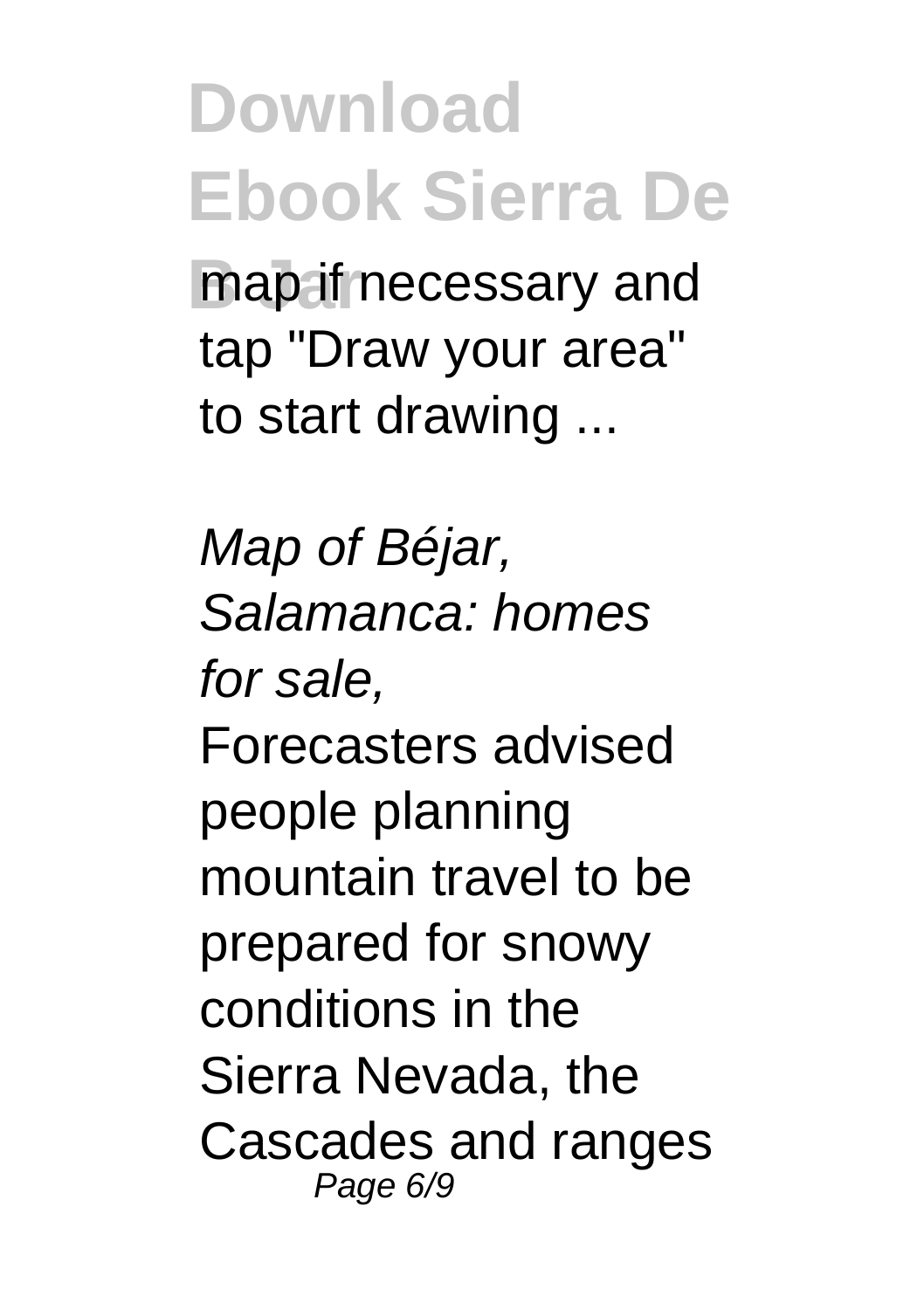**B Jar** north and east of Los Angeles. "If you are headed to the ...

California storm brings warnings for motorists in mountains but they cast a stunning silhouette against the surrounding hills of Portugal's Serra de São Macário in this Page 7/9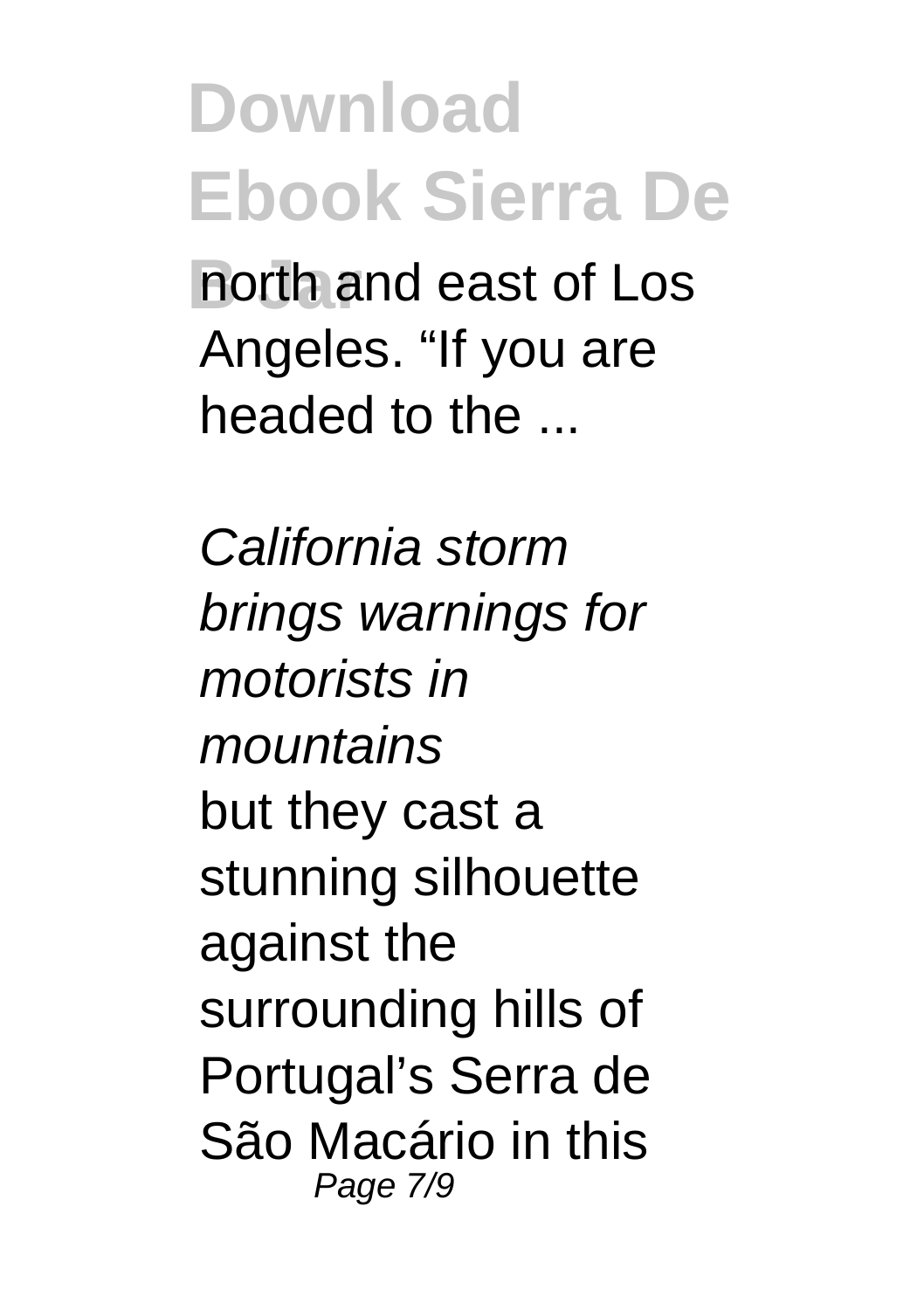atmospheric shot. And they're set to be an integral part of the global transition ...

**Powerful** environmental photographs that everyone should see The study of the evolution of symptoms in exacerbations of chronic bronchitis Page 8/9